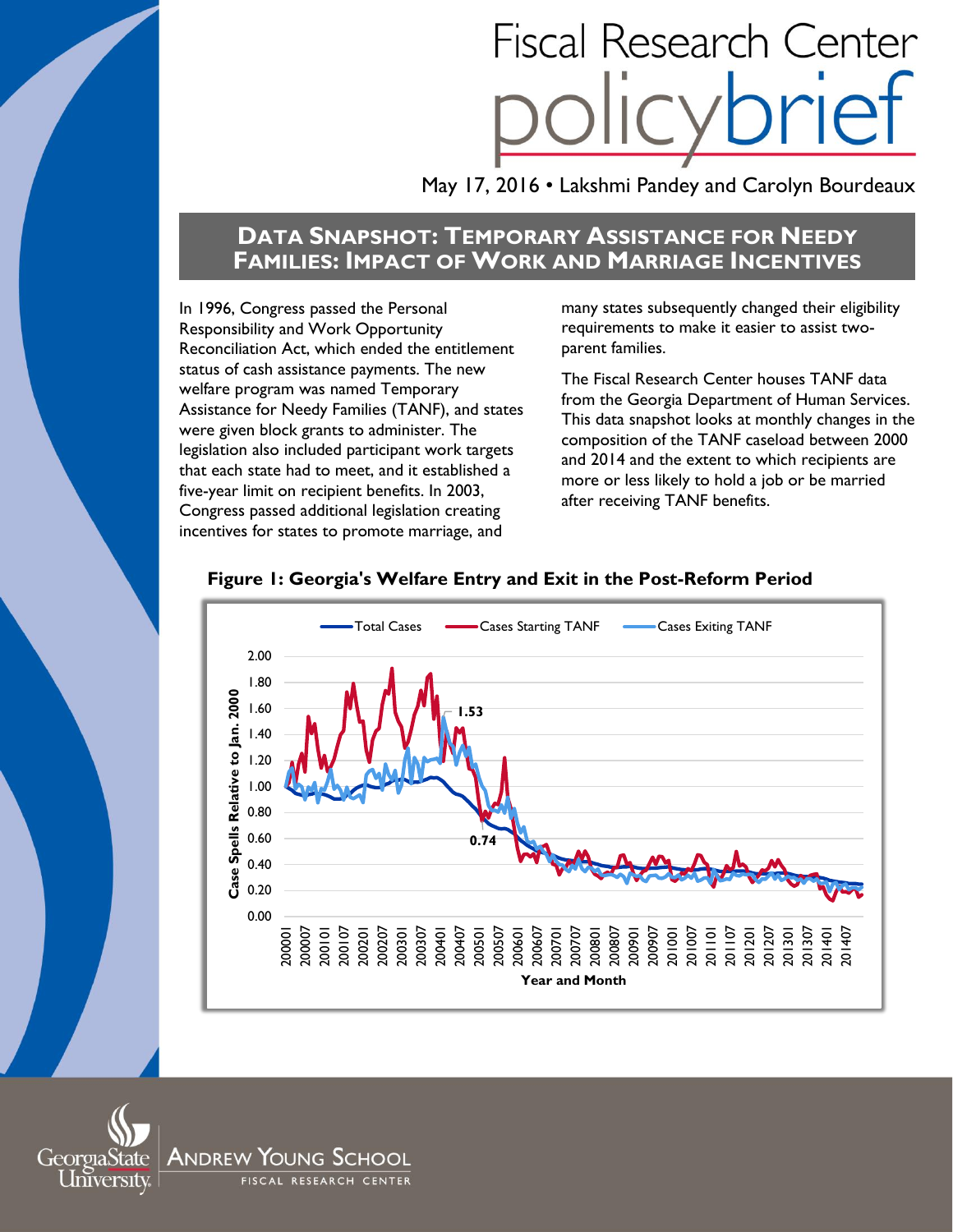Figure 1 shows the relative change in the number of people entering and exiting Georgia's TANF program every month from January 2000 to December 2014. All numbers on the Y axis are normalized at one for January 2000, which means that each number can be interpreted as a percentage difference relative to January 2000. So in August 2014, the total TANF caseload was 20 percent of the January 2000 amount. The X axis shows the year and month of entry or exit. The values of the X axis are displayed in five-month intervals for space reasons, 200001 is January 2000, 200006 is June 2000, and so forth.

A household is counted as having exited if it did not return to the welfare roll for at least two months after exiting; therefore, the graph is capturing "welfare spells" because often people cycle on and off of welfare with intervals between exit and re-entry. If a household were to re-enter the TANF program after two months, it would be considered a new entry. The two-month observation interval allows measurement of the entry of new cases into the TANF system with the understanding that a new case does not necessarily mean a new household.

To give a sense of the magnitude of the changes, in 2000, the total caseload was 55,984; 2,504 new cases were recorded, and 3,398 cases were closed, so the

cases closed are slightly overstated relative to the base year, and new cases are slightly understated. In 2014, the total caseload was 13,979; 422 new cases were recorded, and 767 exited.

Between 2000 and 2003, overall the number of welfare cases entering TANF was larger relative to the reference year than cases exiting. The caseload grew to 59,844 in the final month of 2003. In 2003, Gov. Sonny Perdue was elected and initiated a major effort to shift emphasis away from cash welfare benefits to work. The impact of this policy shift was significant. In the first quarter of 2004, those leaving the TANF roll increased by 53 percent over the January 2000 base month, and in the first quarter of 2005, new entrants declined to 74 percent of the base year amount. By the end of 2005, the caseload was 35,674 (63 percent of the base year amount, or a 47 percentage point decline). Since 2005, the caseload steadily declined throughout the sample period, reaching 20 percent of the base year amount in 2014 (an 80 percentage point decline). Notably, the caseload continued to decline throughout the Great Recession. In December 2008, the caseload was at 39 percent of the base year amount and stayed below this amount throughout the recession; in December of 2013, the state caseload was at 30 percent of the base year amount.



**Figure 2: Georgia's Welfare Entry and Exit in the Post-Reform Period**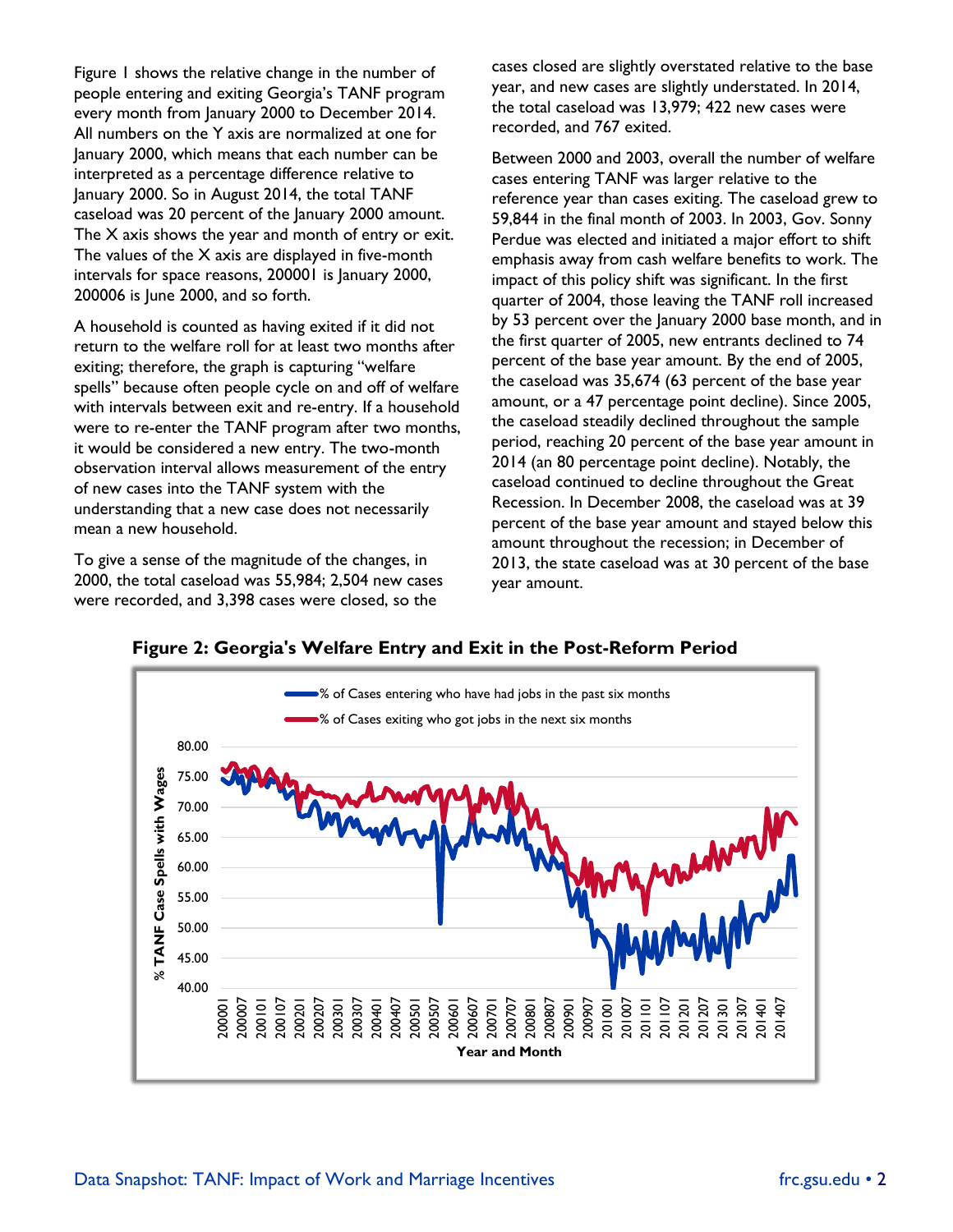Figure 2 compares the percentage of cases each month entering Georgia's TANF program that had held jobs in the previous six-month period with the percentage of cases exiting the program who were able to attain employment within six months after exiting. Both groups were similar at the beginning of the period, but their trajectories began to diverge after 2002, with a larger gap opening in 2004, again coinciding with the change of administration.

On the one hand, over this period, those entering welfare were increasingly less likely to have had a job in the preceding six months, suggesting that the cases were likely to be more difficult to place. Although further analysis would be required to be conclusive, this chart supports the assertion that the effort to get people into jobs was effective because more people had jobs after leaving welfare than had jobs prior to entering the program. The effect of the recession is evident in the 2008 to 2009 period, when the lines converge, but there is a noticeable difference in employment in the population coming in and the population leaving from 2009 onward.



**Figure 3: Difference Between Percent Leavers with Wages and Percent Starters with Wages**

Figure 3 shows the same data in a different way, subtracting the difference in percentages between the TANF starters with wages (within six months) from the leavers with wages (within six months).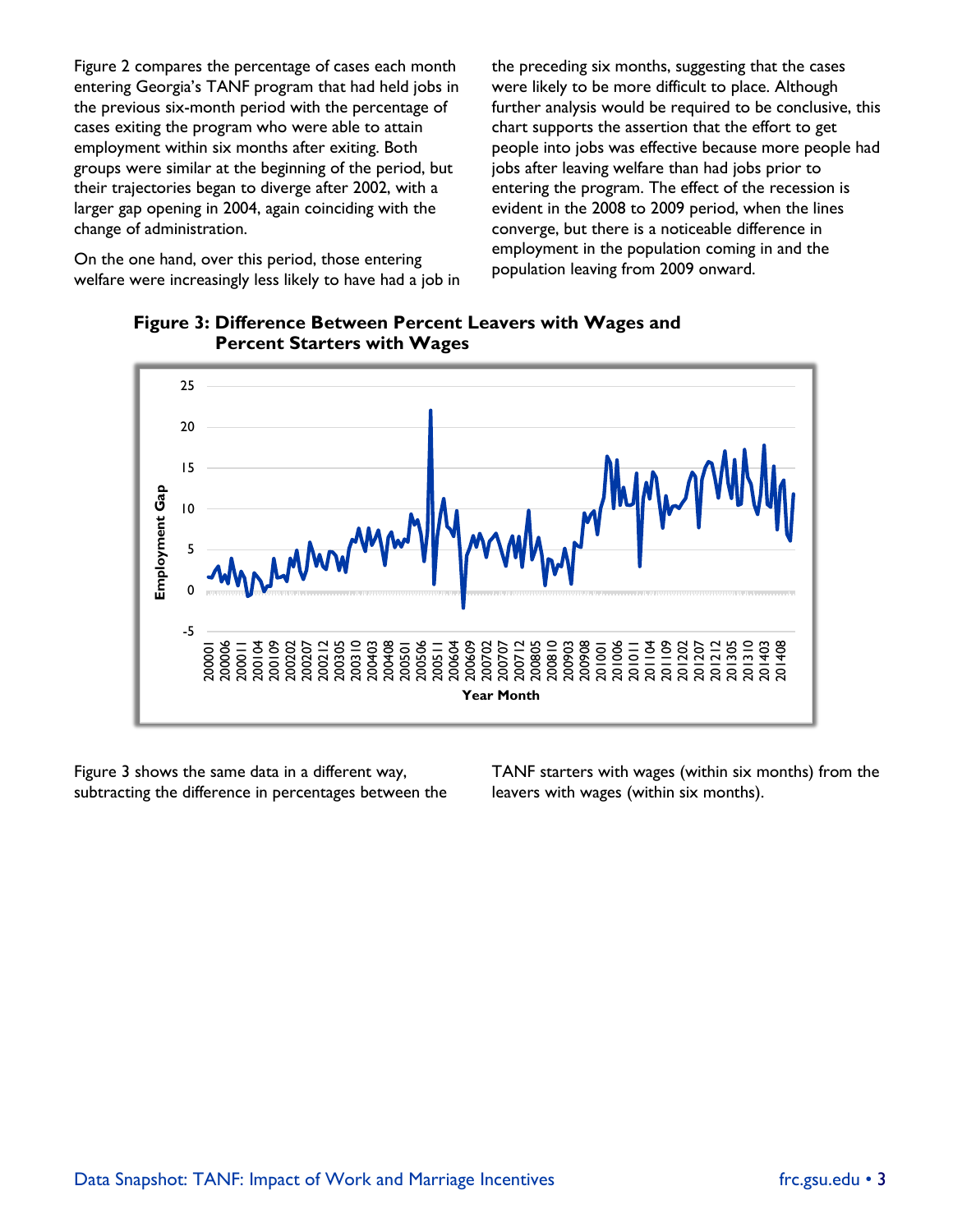

**Figure 4: Married Couples and TANF**

Figure 4 shows the percentage of married couple cases receiving TANF benefits, as well as the percentage of married couple cases entering and exiting Georgia's TANF system. There are several jumps in the number of married couples as a percentage of the caseload. Between 2000 and 2001, the percentage leapt from 11 to 19 percent, and then from the beginning of 2004 to 2008, the percentage climbed from 19 to 28 percent. Meanwhile, the percentage of those married upon

entering the system compared to those married when leaving largely stayed equivalent until around 2009, when the percentage who were married and entering the welfare system began to drop consistently below those leaving. By July 2014, the percentage of married couple cases entering TANF had fallen to 10 percent whereas the percentage of married couple cases exiting TANF had risen to 20 percent.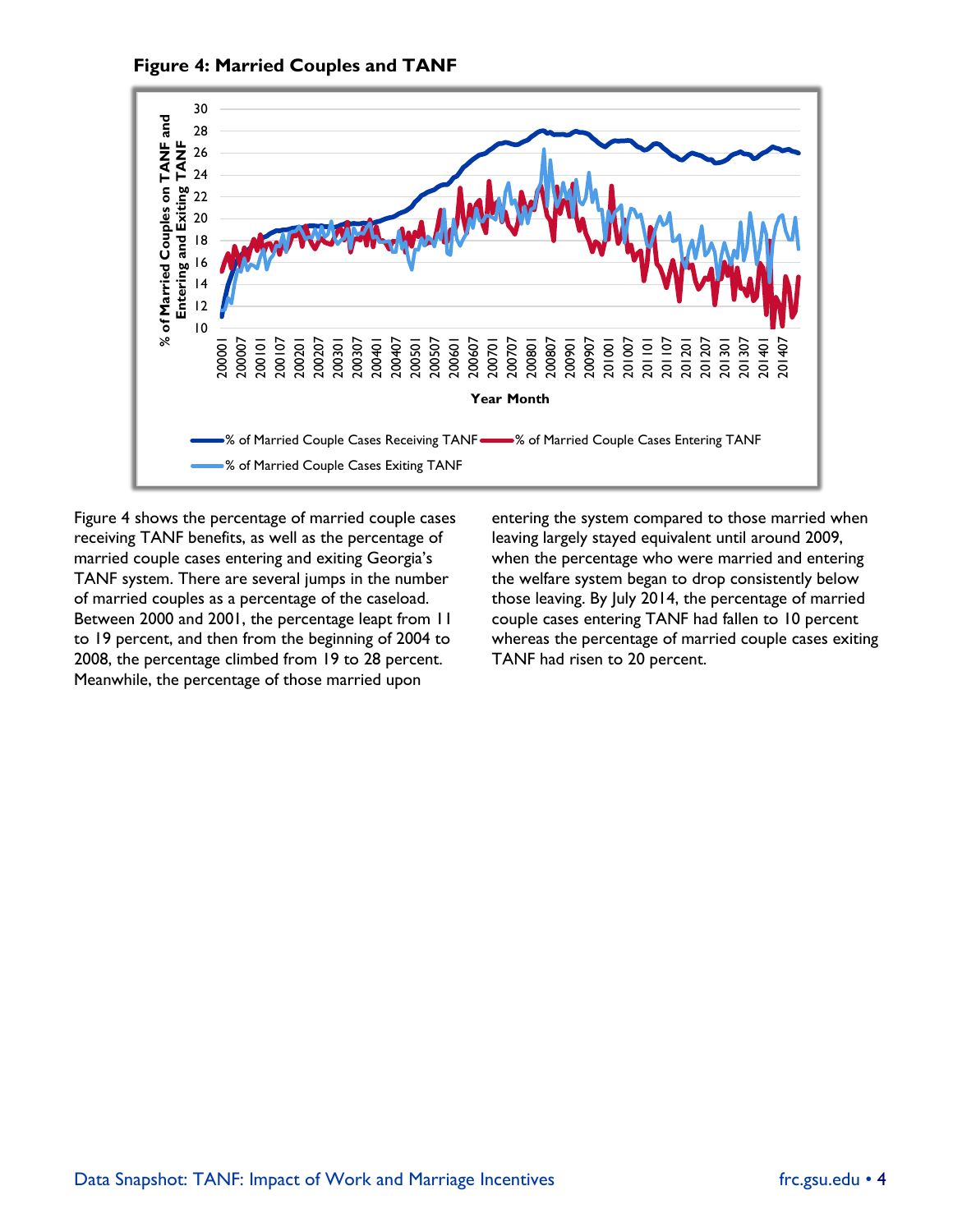

**Figure 5: Heads of Household**

Figure 5 depicts percentage changes in the marital status of heads of households among Georgia's TANF cases between 2000 and 2014. In general, since 2000, more people got married while on Georgia's TANF than "got unmarried," but the lines are converging. The difference between these two groups was widest in 2000 and has declined and converged steadily since

then, with only a brief reversal in the mid-2000s prior to the recession. Also, the overall degree of percentage change for both groups is only slightly more than 1 percent, meaning that the data overall do not show that the TANF program had much impact on the marital status for program beneficiaries.